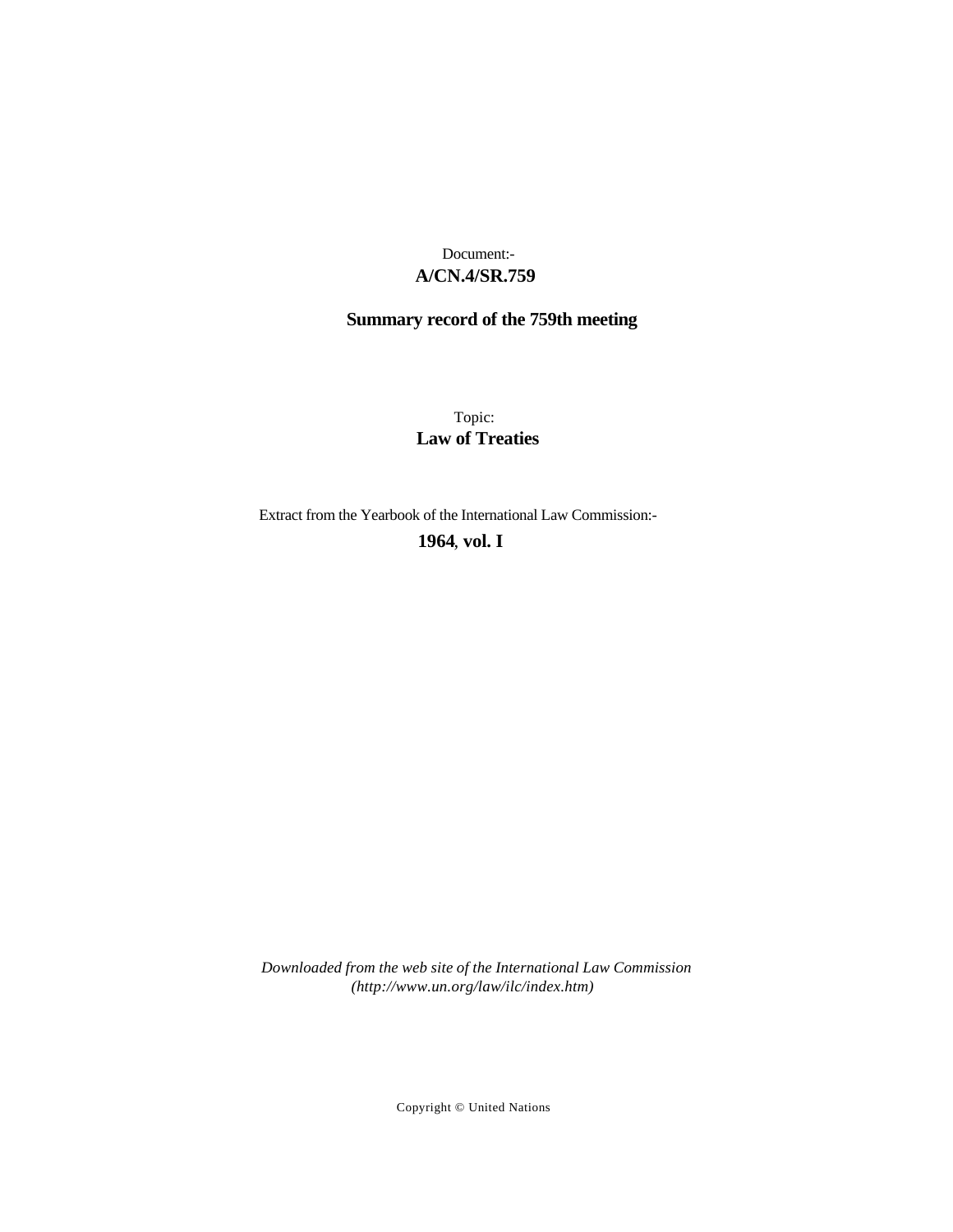### **759th MEETING**

*Monday, 6 July 1964, at 3 p.m.*

*Chairman:* Mr. Roberto AGO

#### **Law** of **Treaties**

*(resumed from the 755th meeting)*

[Item 3 of the agenda]

ARTICLES PROPOSED BY THE DRAFTING COMMITTEE

1. The CHAIRMAN invited the Commission to resume its consideration of the articles proposed by the Drafting Committee.

ARTICLE 55 *(Pacta sunt servanda)*

2. The CHAIRMAN said that, in consequence of the Commission's decision at its 749th meeting, article 55 had been redrafted to read:

"A treaty in force is binding upon the parties to it and must be performed by them in good faith ".

3. Since he understood that members desired to have a formal vote on each article, he called for a vote for the article 55 in that text.

*Article 55 was adopted by 16 votes to none, with 2 abstentions.*

4. Mr. PAREDES explained that he had abstained from the vote because he was opposed to the formulation of article 55. The purpose of the article was, first, to state that a treaty in force was binding upon the parties to it, and second, to declare that the parties must act in good faith. Both statements were undoubtedly true, but he could not accept the manner in which the article had been formulated. The position created by article 55 was similar to that which would arise if, in internal law, legislative provisions were to be enacted to the effect that the parties to every contract must carry out their contract and must act honestly and in good faith. Moreover, no indication was given of what was meant by " good faith ".

5. Mr. BARTOS said that at the 748th and 749th meetings he had expressed himself in favour of the retention of the second sentence of the earlier draft of the article, which the Commission had decided to delete. That was why he had abstained.

6. Mr. CASTRÉN said that he had likewise expressed himself in favour of the retention of the second sentence; nevertheless, he had voted for article 55 as redrafted.

7. Mr. EL-ERIAN said that his position was similar to that of Mr. Castrén. He had expressed a reservation during the discussion, but that reservation did not prevent him from accepting the article as a whole.

ARTICLE 57 (Application of a treaty in point of time)

8. Sir Humphrey WALDOCK, Special Rapporteur, said that article 57 had given rise to considerable difficulty. The Drafting Committee had adopted the following text for that article:

" 1. The provisions of a treaty do not apply to a party in relation to any fact or act which took place or any situation which ceased to exist before the date of entry into force of the treaty with respect to that party, unless the contrary appears from the treaty.

" 2. Subject to article 53, the provisions of a treaty do not apply to a party in relation to any fact or act which takes place or any situation which exists after the treaty has ceased to be in force with respect to that party, unless the treaty otherwise provides."

9. Mr. PAREDES said that he would support article 57, but wished to maintain two reservations which he had made when article 57 had been discussed for the first time.<sup>1</sup> The first reservation referred to the problem of treaties which were null and void. The question arose of the facts or acts which had taken place or situation which had arisen while the treaty was in force, before the claim for nullity had been made. In the case of such a treaty, all its effects must be erased, since the treaty was radically void and should be treated as though it had never been concluded.

10. His second reservation concerned the case where one of the parties failed to perform its undertakings under a treaty. He could not see how it was possible to maintain that the injured party would remain bound by its obligations under the treaty, notwithstanding the unwillingness of another party to perform the treaty.

11. Mr. de LUNA said that he could accept article 57, notwithstanding its reference not only to acts and situations, but also to " facts ". The law was only concerned with acts and situations ; when it took cognizance of a "fact" the law contemplated it as an *acte juridique (acto juridico).* In the opinion of Roubier, the author of an outstanding monograph in two volumes on the subject (in municipal law) entitled " *Le droit intertemporel",* the law knew only acts and situations ; a fact, upon being taken into consideration by the law, became an *acte juridique.*

12. Although, for the reasons which he had explained, it would be more appropriate to drop the reference to facts, he would still be able to vote in favour of article 57.

13. The CHAIRMAN, speaking as a member of the Commission, pointed out that the expression "any situation which exists after the treaty has ceased to be in force", in paragraph 2, might give rise to misunderstanding. Was the reference to a situation which continued to exist or to a situation which began to exist after the treaty ceased to be in force ?

14. Sir Humphrey WALDOCK, Special Rapporteur, explained that article 53 dealt with the legal conse-

<sup>1</sup> See summary record of the 730th meeting, paras. 34 to 38.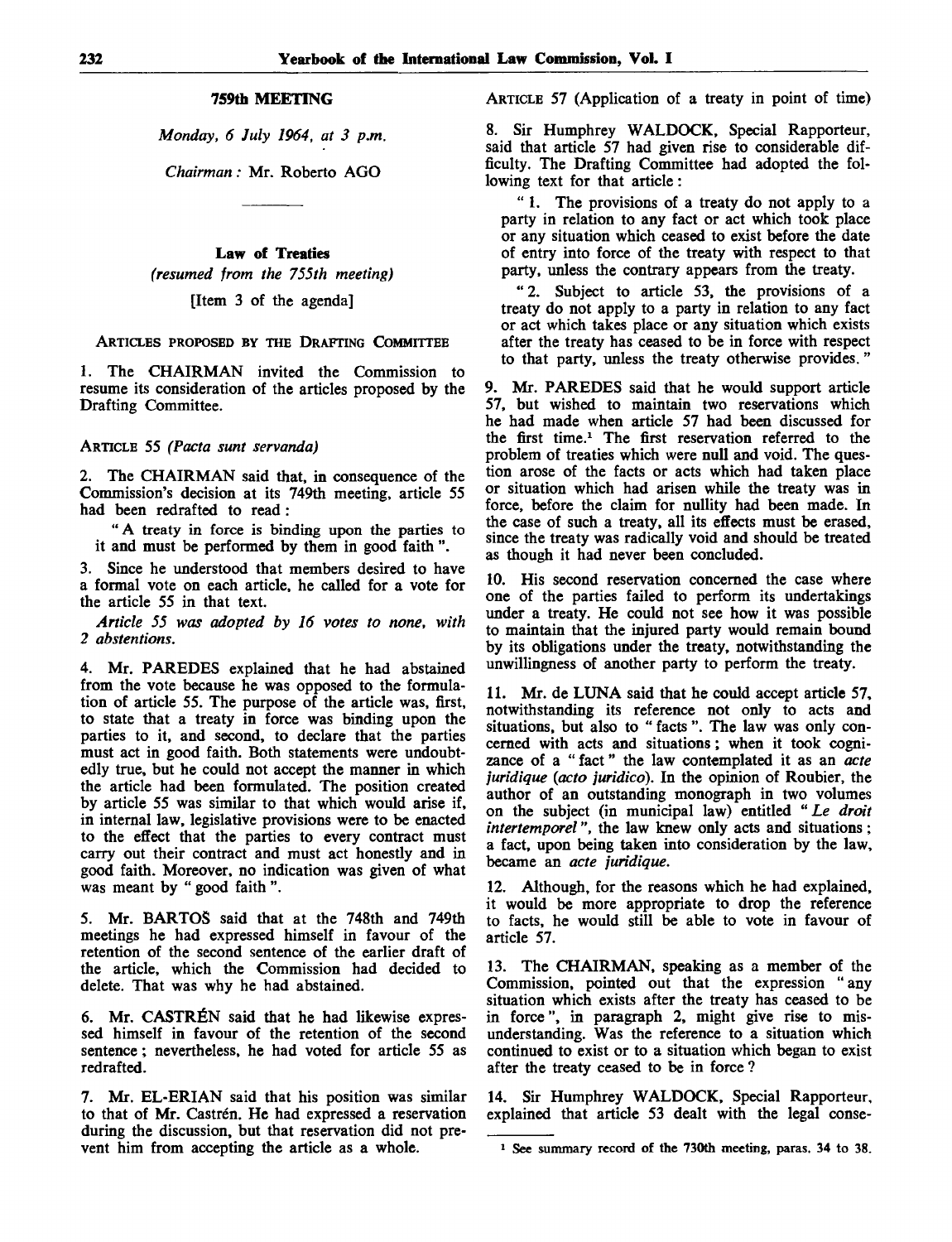quences of the termination of a treaty and set forth the permanent legal effects of a treaty while it was in force. It might be necessary, in the light of the discussion of article 57, to make some adjustment to the language of article 53.

15. The point might be covered by referring, in article 57, both to a situation which existed and to a situation which continued to exist.

*Paragraph 1 of article 57 was adopted unanimously. Paragraph 2 of article 57 was adopted unanimously. Article 57 as a whole was adopted unanimously.*

ARTICLE 58 (The territorial scope of a treaty)

16. The CHAIRMAN said that the Drafting Committee proposed the following text (including a new title) for article 58:

### " *The territorial scope of a treaty*

"The scope of application of a treaty extends to the entire territory of each party, unless the contrary appears from the treaty. "

17. The Commission would no doubt be interested to learn that the International Labour Conference had that same morning adopted an instrument for the amendment of the ILO Constitution which contained a passage reminiscent of the Special Rapporteur's original draft of article 58 (A/CN.4/167). The instrument was a long one and included the following passage for incorporation into the ILO Constitution by way of amendment :

" With a view to promoting the universal application of Conventions to all peoples, including those who have not yet attained a full measure of selfgovernment, and without prejudice to the self-governing powers of any territory. Members ratifying conventions shall accept their provisions so far as practicable in respect of all territories for whose international relations they are responsible".

18. Mr. TUNKIN expressed the hope that the Commission would make a greater contribution than the International Labour Conference to the progressive development of international law.

19. The CHAIRMAN explained that the object of the amendment just adopted by the International Labour Conference was to deal solely with the existing situation. It was to be subject to review in five years' time.

20. Sir Humphrey WALDOCK, Special Rapporteur, said that he was still somewhat uneasy regarding the use of the expression " the entire territory ". He recalled that recent conferences which had debated the socalled colonial clause had adopted a form of words along the lines of his original proposal.

21. Mr. ROSENNE said that he shared the Special Rapprteur's uneasiness and would be grateful if anyone could explain to him the exact meaning of the expression " the entire territory ".

22. Mr. TUNKIN said that there had been a protracted discussion of article 58 in the Commission. The Drafting Committee had also discussed the text af the article at considerable length. That Committee's intention, in the text as proposed, had been to reflect the opinion of the majority in the Commission.

23. Mr. BARTOS said that he would be compelled to abstain in the vote on article 58, which was still as vague as it had been in the form considered at the 749th meeting, when he had expressed his opposition to it.

24. The CHAIRMAN stressed that article 58 no longer had any real relevance to the situations with which the amendment adopted by the International Labour Conference was mainly concerned. Nevertheless, from the point of view of Mr. Rosenne and Mr. Bartos, the article still had a certain usefulness, especially in cases where some parts of a State's territory were subject to a special regime or were self-governing, as were, for example, certain British and certain Danish islands. In such cases, where a convention established, for example a procedure for safeguarding human rights, or an extradition procedure, it was important to make it clear that the convention would apply to the whole of the State's territory so that the State could not argue that the convention did not apply to a certain part of its territory.

25. Mr. BRIGGS said, in reply to the question by Mr. Rosenne, that the meaning of article 58 was when a State became a party to a treaty, that treaty was applicable throughout the whole of its territory unless otherwise indicated.

26. Mr. PESSOU said that he was fully satisfied with article 58, which was very concise and very precise. The main clause set forth the principle, and the subordinate clause allowed for derogations which would be pertinent, in particular, in the case of federal States or of States some of whose territories had a special status.

27. Mr. PAREDES said that, as pointed out by the Chairman, the purpose and intent of the amendment to the ILO Constitution was completely different from the purpose of article 58. In the ILO, there was a trend towards ensuring the universal protection of certain human rights ; there was a sort of aspiration for a universal rule of conduct. In the case envisaged in article 58, the question which arose was that of the effects of a treaty for the contracting States.

When the original text of article 58 had been discussed, his views had been completely different from that of a number of other speakers. His opinion then had been that, unless a treaty was expressly made extensive to a colonial or trust territory, it would have to be taken that the treaty applied only to the metropolitan territory of the contracting State. It should be remembered that a trust territory or a colony often had an administration and a legislation separate from the metropolitan country's. Normally, where a country with possessions or trust territories subscribed to a treaty, it did so primarily to safeguard its own interests and having in view its own legislation. There were, of course, cases where the treaty could be of interest to the colonies and trust territories but in those cases the treaty would be made applicable to them.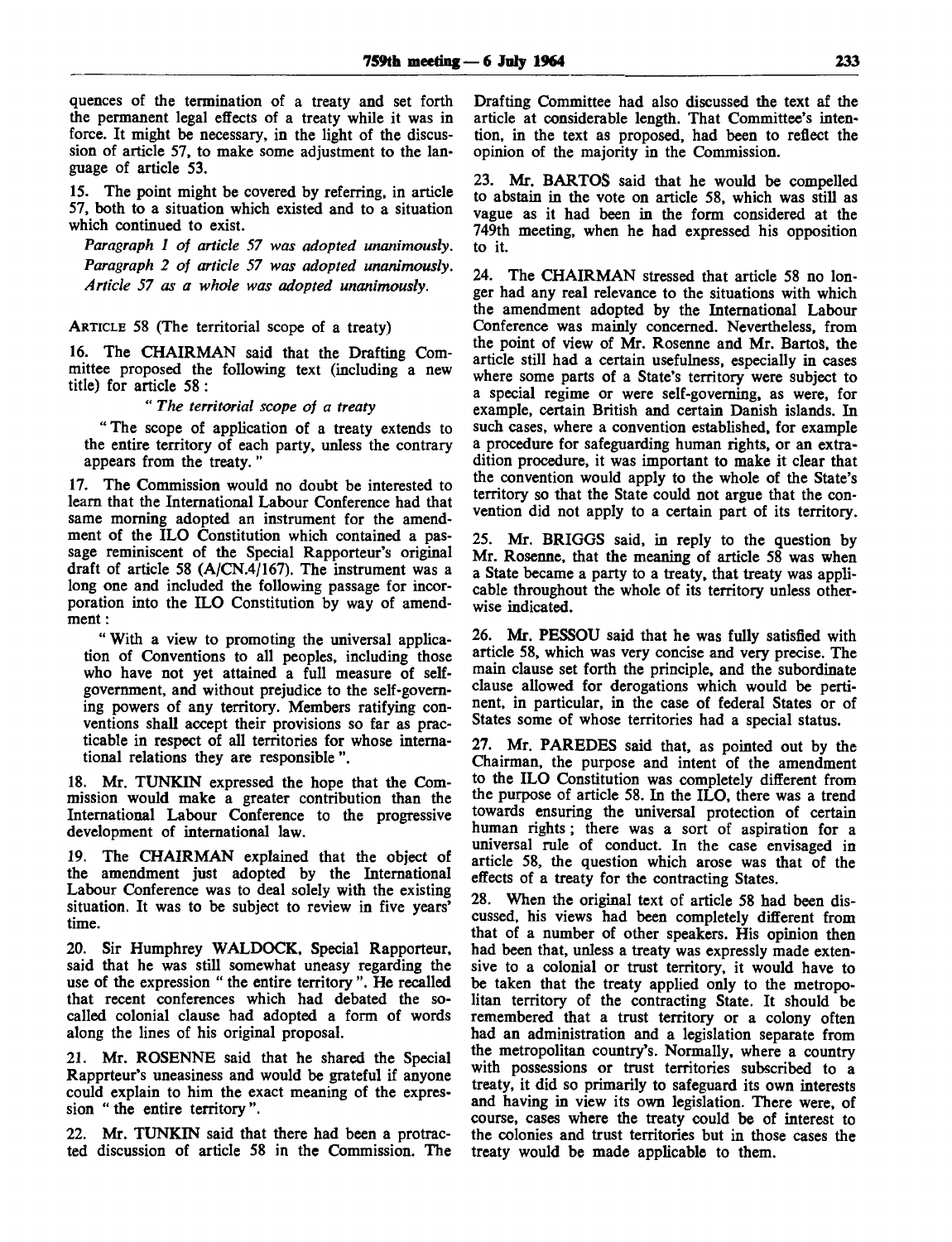29. The redraft of article 58 made no reference to " territories for which the parties are internationally responsible ". However, he would have to abstain from voting upon it because he believed that it still contained that same idea. Even in a country without colonies, the scope of application of a treaty did not extend to the entire territory of the State. After all, even such countries might have outlying territories, such as islands, which had a distinct legislation or a separate administration ; the State, when entering into the treaty, would not have those territories in mind.

30. Accordingly, he did not believe that a treaty could be applied to all the territories for which a State was responsible. What the article could state was that a treaty was applicable to the territory that formed the substratum of the legal personality of the State, but not to the dependent territories.

31. For those reasons, he would abstain from voting on the text of article 58 as proposed.

32. Mr. YASSEEN pointed out that the text of article 58 as proposed by the Drafting Committee differed entirely from that originally proposed by the Special Rapporteur (A/CN.4/167). The original article had contemplated, in particular, the colonial clause, in other words, the possibility of extending the effects of a treaty to territories other than the national territory. The redraft tended rather to provide for the possibility of narrowing the area of the treaty's application. Understood in that way, the article was justified, and was useful in a general convention on the law of treaties. The application of some treaties could be restricted to a part of the territory of a State which was a party to the treaty, but the general principle, in the case of a treaty whose application was connected directly with the territory, was that it should apply to the whole of the territory. He would vote for the article.

33. Mr. AMADO said that during earlier debate the Chairman, Mr. Tunkin and Mr. Bartos had pointed out that there were treaties whose application had nothing to do with the territory of States. Mr. Yasseen had just defined the kind of treaty with which the article was concerned. It might perhaps be desirable to add that definition in the text in the form of a reservation such as " if a treaty has a territorial application". In any case, he would vote for the article.

34. The CHAIRMAN said that it was implied in the text that the article related solely to treaties capable of being applied territorially.

35. Mr. de LUNA said that the purpose of article 58 was quite contrary to that of the amendment to the ILO Constitution. Article 58 was intended to state that a treaty applied to the entire territory of each party; in that manner it was intended to exclude the proposition that a treaty could normally apply outside the national territory of the parties. Article 58 also made it clear that if a party intended to exclude a part of its territory from the application of the treaty, it would have to do so by way of an express provision in the treaty. In that connexion, he referred to the example of Spain's entry into GATT. The question had then arisen of the Canary Islands, which were part of the national territory of Spain but which constituted a free zone for customs purposes.

36. For those reasons, he did not share the misgivings expressed by Mr. Paredes and could support the provisions of article 58 on the territorial scope of a treaty.

37. Mr. TSURUOKA said that he accepted article 58 as drafted, but wished to make the following reservation : if a State found it impossible in law or in fact to apply a treaty in a region which it regarded as an integral part of its territory, the rule set forth should not have the effect that the State in question was regarded as responsible for he non-application of the treaty in that region.

38. The CHAIRMAN said that the Commission would certainly discuss that question in the context of State responsibility; a State could not be held responsible for what happened in a region which it regarded as its own but in which it did not effectively exercise control.

39. Mr. ROSENNE thanked Mr. Briggs and the Special Rapporteur for their explanations, and also the other speakers who had contributed to the discussion raised by his question. In spite of those explanations, he was not altogether satisfied regarding the clarity of the provisions of article 58. Nevertheless, he would vote in favour of that article, while reserving his right to revert to the matter at a later stage.

40. Mr. EL-ERIAN said that he found article 58 acceptable as a precise general formulation of the rule in the matter. The Commission had decided to include in the draft articles a provision on the territorial scope of treaties, and he recalled his remarks during that debate on the question of the definition of the territory of a State. He thanked the Drafting Committee for preparing a text which avoided a formula that had given rise to difficulty.

41. The CHAIRMAN said he wished to explain that the article related solely to the territory of the State itself, and not to the territories for whose external relations the State was responsible. The new article in the ILO Constitution regulated a temporary situation with which the Commission had decided not to concern itself in its draft.

42. Speaking as a member of the Commission, he congratulated the Drafting Committee on having succeeded in finding a sufficiently flexible wording for the last phrase in the article.

43. Sir Humphrey WALDOCK, Special Rapporteur, said that some of the explanations which had been given during the discussion had complicated rather than clarified the issue from his point of view.

44. With regard to the final proviso of the article, he urged that a broad view should be taken. It was sufficient that a contrary intention should appear from the treaty. Under the terms of that proviso, it was not necessary that the contrary intention should be stated expressly in the treaty. In many cases, the intention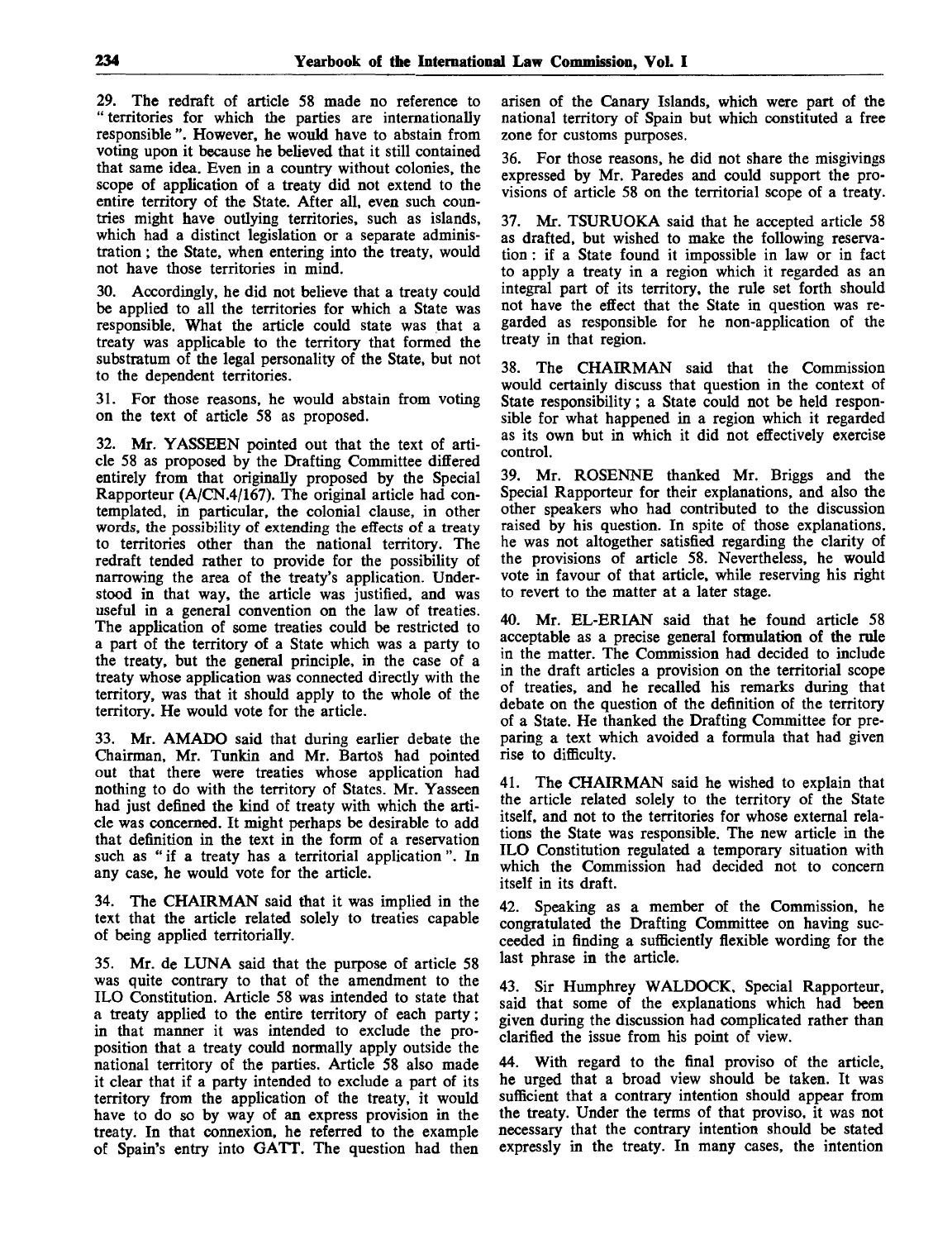of the parties to exclude certain territories from the operation of a treaty would result from the *travaux preparatoires* and could be a matter of interpretation. For example, in certain treaties concluded by the United Kingdom, the exclusion of the Channel Islands resulted only from the preamble of the treaty. With regard to certain treaties signed by the Soviet Union, and also by the Byelorussian SSR and the Ukrainian SSR, the exclusion of those States from the USSR signature was implicit; otherwise the situation would be that two signatories contracted on behalf of one and the same territory.

45. Mr. TUNKIN said that he had given an explanation regarding the position of the Ukrainian SSR and the Byelorussian SSR when the Commission had discussed article 58 at the 731st meeting.

46. The CHAIRMAN put to the vote article 58 as proposed bt the Drafting Committee.

*Article 58 was adopted by 16 votes to 1, with 1 abstention.*

ARTICLE 61 (General rule limiting the effects of treaties to the parties)

47. The CHAIRMAN invited the Commission to consider the Drafting Committee's text for article 61 :

"A treaty applies only between the parties and neither imposes any obligations nor confers any rights upon a State not party to it [without its consent].

48. Mr. VERDROSS said that the language of article 61 should conform to that used in article 55 ; the first phrase should therefore read " a treaty in force is binding only upon the parties ".

49. With regard to the second part of the sentence, he maintained the objections which he had voiced during the general debate, at the 750th and 751st meetings, and would therefore be obliged to abstain in the vote on article 61.

50. Sir Humphrey WALDOCK, Special Rapporteur, said that the words " in force" had been inserted in article 55 for a special reason which would not apply in the case of article 61.

51. Referring to the suggestion that the words "is binding on" should replace the word " applies" he said that since articles 55 and 61 dealt with different matters, it did not seem essential to use the same wording in both. Furthermore, the expression " is binding " was used primarily in connexion with an obligation.

52. The Drafting Committee had inserted the words " without its consent" in square brackets as one way of overcoming the logical inconsistency which some members claimed existed between articles 61 and the next three articles. The Drafting Committee submitted that phrase for decision by the Commission.

53. Mr. CASTRÉN said that, despite his earlier .doubts, he was prepared to accept the proposed new wording of article 61 as a compromise provided that the

words " without its consent" formed part of it. By the addition of those words, which had been suggested by Mr. Ruda and Mr. Tunkin and had later been supported by the Chairman, the article would provide an introduction to the immediately following articles; the words in question would provide the necessary link between articles 61, 62 and 62A, and would improve the wording of article 61, which was too categorical.

54. Mr. YASSEEN said that he was prepared to accept the article, which was very well drafted, provided that the words " without its consent" were not included. Without those words, the articles was a statement of positive international law. There was no need to provide, by means of those words, an introduction to the subsequent articles for those articles did not deal with exceptions, since in order that the effect of a provision could be extended to third States a supplementary agreement was necessary.

55. Mr. EL-ERIAN said that the title and text of article 61 as proposed by the Drafting Committee were acceptable to him. In his opinion there was no need for the addition of the words in square brackets.

56. Mr. BARTOS said that he would be unable to vote for the first part of the article since the statement which it contained was incorrect: there were cases where provisions binding only on the parties were applied to other States. So far as the second part of the sentence was concerned, his view was that a treaty could not of itself impose an obligation and that articles 62 and 63 constituted exceptions wholly at variance with that phrase. He could not vote for the article unless the words " without its consent" were included.

57. Mr. ROSENNE said that as he had indicated during the general discussion that he had no strong views about the thoretical issues covered in the four articles dealing with the effects of treaties on nonparties, he would abstain from voting on the inclusion of the words in square brackets. Nevertheless, he thought that in the article those words should preferably not be included.

58. Mr. PESSOU said that he had previously suggested that the article should be drafted on the following lines : " A treaty is binding only on the contracting parties ; it cannot constitute a direct source of rights and obligations for non-party States"; nevertheless, he would support the text as it stood.

59. Mr. TSURUOKA said that he endorsed the principle laid down in article 61. He was inclined to favour the retention of the words "without its consent" since they reflected existing custom more accurately.

60. Mr. TABIBI said that he was in agreement with the content of the article but was not in favour of the inclusion of the words in square brackets.

61. Mr. BRIGGS pointed out that articles 55 and 61 dealt with different matters and the differences in wording were deliberate.

62. Article 61 was concerned with the application of a treaty between the parties, and articles 62 and 62A with the obligations or rights which might arise out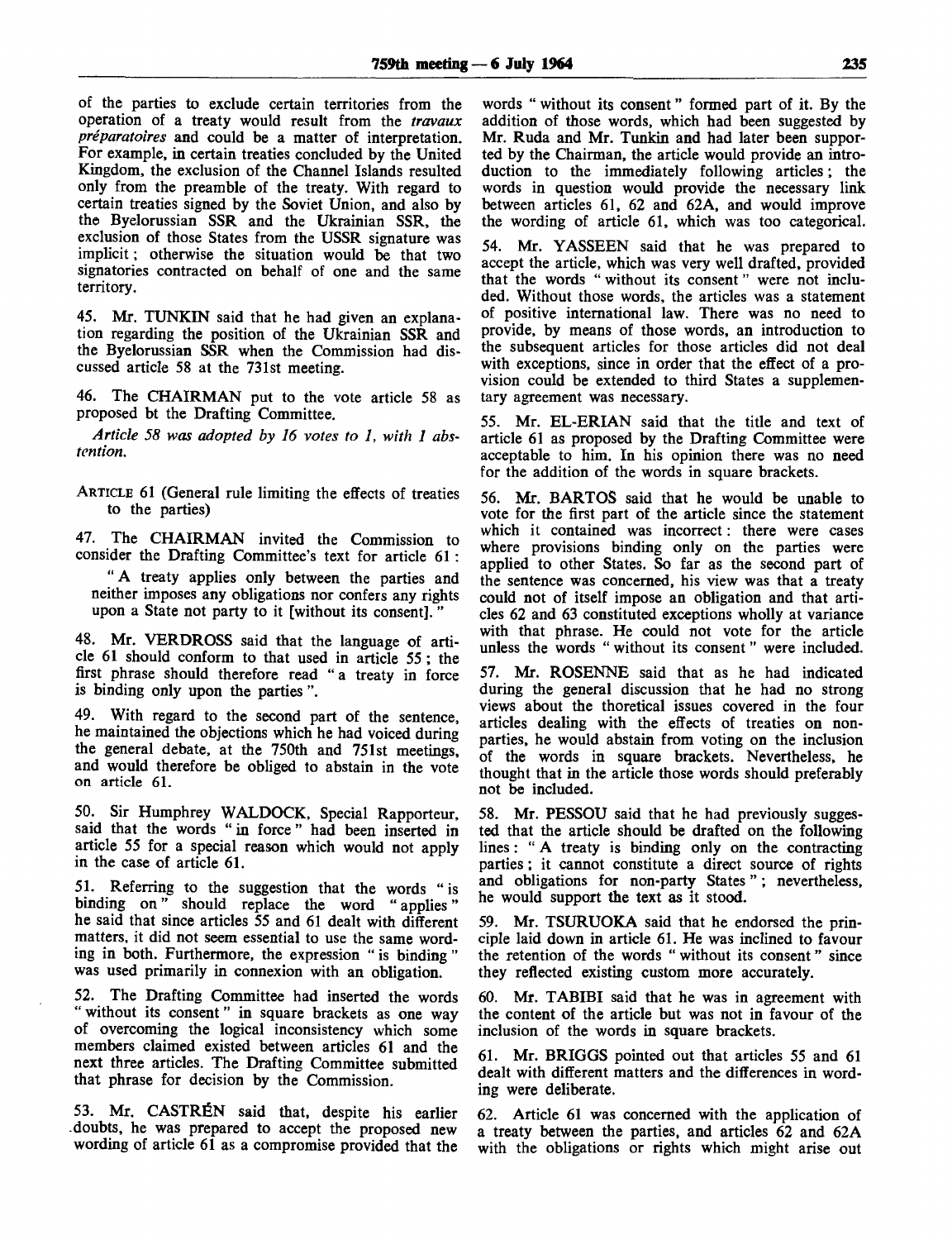of a provision of a treaty as distinct from an entire treaty; he saw no contradiction between the former and the latter two.

63. He was not in favour of including the words in square brackets.

64. Mr. de LUNA said that he would abstain in the vote on article 61 if the words " without its consent" were retained. The Commission had decided that the article should be drafted in neutral terms that would not favour either of the two opposing doctrines. If the article included the words " without its consent", it would seem to be ruling against those who held that a right could be conferred on a non-party State, although that State was not obliged to make use of the right.

65. The CHAIRMAN said that in any case the text would be clearer if the words in question read " without the latter's consent". Had the Drafting Committee considered the possibility of solving the problem by inserting the words " as such " before the words " neither imposes any obligations ... " ?

66. Sir Humphrey WALDOCK, Special Rapporteur, considered that the words in square brackets were neutral, whereas to say that a treaty " as such " did not confer any rights upon a non-party State would underline the point rather more heavily.

67. Mr. BRIGGS believed it would be preferable to vote on the Drafting Committee's text as it stood rather than to attempt to amend it in the Commission.

68. Mr. TUNKIN said that it could accept the inclusion of the words in square brackets as they were noncommittal.

69. Mr. RUDA said that he had suggested the words " without its consent" for the sake of logic; it was surely anomalous to lay down a categorical rule in article 61 and then to contradict it immediately afterwards in the next articles.

70. Mr. YASSEEN said that considerations of logic caused him, for his part, to regard the words in question as unnecessary. The Commission was dealing with a series of rules that were complementary to one another; article 61 laid down a general principle and was followed by two articles under which the extension of the effect of a treaty required an agreement. Those two articles would superfluous if the words " without its consent" were allowed to stand, since they simply stressed that the effect of a treaty could be extended to third States by consent.

71. Mr. AMADO said that even on grounds of symmetry he could not agree to the retention of the words " without its consent".

72. Mr. BARTOS said that he was still convinced that, since articles 62 and 63 openly contradicted article 61, it was absolutely necessary to herald those articles by some such expression as " as such ", " as a general rule " or " without the latter's consent".

73. The CHAIRMAN suggested that three votes should be taken: first, on the principle, in other words on the text as far as the words "a State not party to it " ; secondly, on the words " without its consent", and lastly on the article as a whole.

74. Mr. BARTOS, supported by Mr. RUDA, pointed out that, in United Nations practice, a vote was first taken on the disputed passages in a text and then on the text as a whole.

75. Mr. ROSENNE suggested that provisional votes be taken, first on the text up to the square brackets, and then on the last three words. Such a procedure was sometimes followed in organs of the General Assembly.

76. Mr. TUNKIN supported Mr. Rosenne's suggestion as a means of avoiding a vote first on the words in square brackets.

77. Mr. PAL considered that the words in square brackets were tantamount to an amendment and should be voted on first.

78. The CHAIRMAN observed that those words were not an amendment but an alternative. He then put to a preliminary vote the text of article 61 up to the brackets.

*There were 16 votes in favour, none against, and 3 abstentions.*

*In the preliminary vote on the words in square brackets there were 8 votes in favour, 3 against, and 7 abstentions.*

79. The CHAIRMAN put to the vote formally the words in square brackets.

*Those words were adopted by 10 votes to 5, with 4 abstentions.*

*Article 61 as a whole, including the words in square brackets, was adopted by 14 votes to none, with 5 abstentions.*

80. Mr. TABIBI asked for the inclusion of a footnote in the report stating that he would have supported article 61 but for the inclusion of the words in square brackets.

81. Mr. LACHS said that, though he had voted for article 61 and later for article 62, he wished it to be recorded that they were not applicable to aggressor States, which were not covered by the articles.

82. Mr. TUNKIN associated himself with Mr. Lachs's reservation and said that the point should be mentioned in the Commission's report as one which should be taken up under subject of the responsibility of States.

83. Sir Humphrey WALDOCK Special Rapporteur, said that the point could be dealt with in the commentary.

ARTICLE 62 (Treaties providing for obligations for States not parties)

84. The CHAIRMAN invited the Commission to consider the text of article 62 proposed by the Drafting Committee: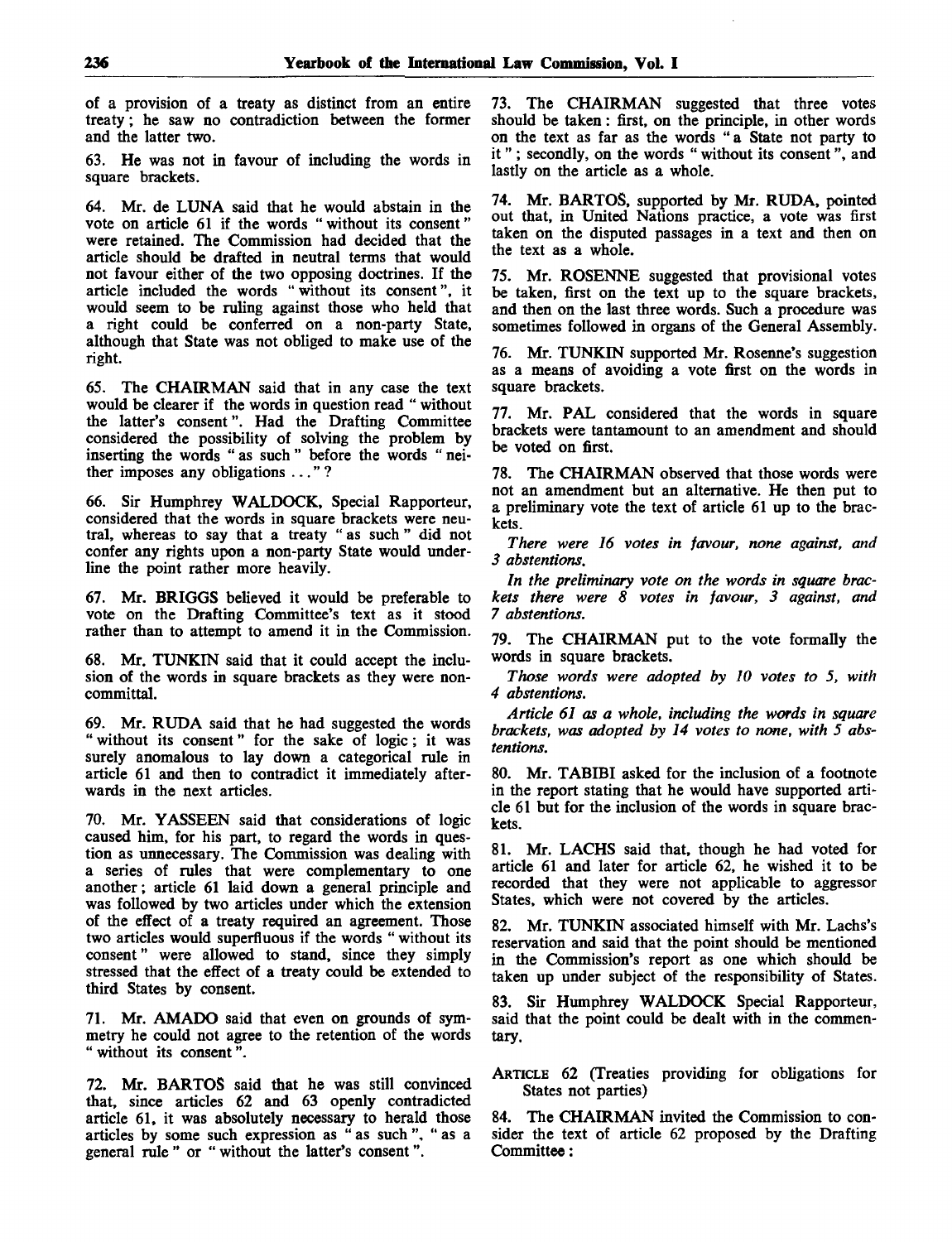" An obligation may arise for a State from a provision of a treaty to which it is not a party if the parties intend the provision to be the means of establishing that obligation and the State in question has expressly agreed to be so bound. "

85. He questioned whether the words " the parties intend the provision to be the means of establishing that obligation and" were necessary.

86. Mr. TUNKIN pointed out that the assent of the non-party State was not sufficient; it was necessary to state that the parties to the treaty intended the provision to be the means of establishing the obligation.

87. Sir Humphrey WALDOCK, Special Rapporteur, explained that the passage criticised by the Chairman had been included deliberately to remove any impression that an obligation was being imposed upon the third State. Two elements had to be present for the obligation to arise, first, the intention of the parties and, secondly, the consent of the third State. One objection to the deletion of the passage would be that, without it, the article might be taken to mean that third States of their own volition could decide to participate in a treaty.

88. The CHAIRMAN, speaking as a member of the Commission, suggested that the passage might be amended to read " if such was the intention of the parties and if the State in question has expressly agreed to be so bound ". One could hardly talk of a provision as being " the means of establishing that obligation ", for an obligation could be created only by a meeting of two wills.

89. Mr. BRIGGS said that, as far as the English text was concerned, it exactly expressed what the Drafting Committee had intended.

90. The CHAIRMAN suggested that the words "so intend" might be substituted for the words " intend the provision to be the means of establishing that obligation and".

91. Mr. ROSENNE pointed out that such a modification would entirely defeat the purpose of removing any implication that an obligation could be imposed upon a State not party to a treaty.

92. Mr. AMADO asked to what the word " *ce "* in the phrase *"par ce moyen"* referred. Should the phrase read " *par le moyen de cette disposition " ?*

93. Mr. CASTREN pointed out that the word " *expressement"* was missing in the French text after the word "*consent*"; the English text read "expressly agreed " and the French text should be altered to conform to it.

94. Mr. YASSEEN said that the Commission had decided to translate the English word " arise" by the French word "*naître*"; but the word now used in the French text was " *decouler* ".

*Article 62 was adopted subject to a review of the wording by the Drafting Committee.*

ARTICLE 62 A (Treaties providing for rights for States not parties)

95. The CHAIRMAN invited the Commission to consider article 62 A as proposed by the Drafting Committee :

" 1. A right may arise for a State from a provision of a treaty to which it is not a party if *(a)* the parties intend the provision to accord that right either to the State in question or to a group of States to which it belongs or to all States, and *(b)* the State expressly or impliedly assents thereto.

" 2. A State exercising a right in accordance with paragraph 1 shall comply with the conditions for its exercise provided for in the treaty or established in conformity with the treaty."

96. Mr. BARTOS said that he had some misgivings about the use of the word " accord ", which suggested condescension.

97. The CHAIRMAN agreed; it would be more correct to say that a right was " offered ". He added that, in the French text, the word *"decouler"* should again be replaced by " *naitre ".*

98. Sir Humphrey WALDOCK, Special Rapporteur, suggested that perhaps language modelled on that of the previous article might be more suitable, e.g. " intend the provision to be the means of creating rights in favour of ...". To introduce the concept of an offer would be to destroy the compromise reached in the Commission.

99. The CHAIRMAN suggested that the passage should read " intend that right to be accorded"

100. Mr. de LUNA said that the Drafting Committee's text represented a compromise; he would abstain in the vote if that text was replaced by language that was not genuinely neutral.

101. The CHAIRMAN pointed out that the language he had suggested was entirely neutral, and not inconsistent with the articles just adopted by the Commission.

102. Mr. TUNKIN said that in his view the text was practically neutral. The intention of the parties to accord the right and the requirement of the assent of the State concerned were two elements that should be taken together. The Commission should be able to accept the Drafting Committee's text.

103. Mr. BARTOS said that, possibly because he came from a small country, he was still inclined to dislike the words " to accord"; he would prefer some other verb.

104. The CHAIRMAN suggested that the words " to accord " should be replaced by the words " to confer ", on the understanding that the words " from a provision " should be replaced by " as a result of a provision ".